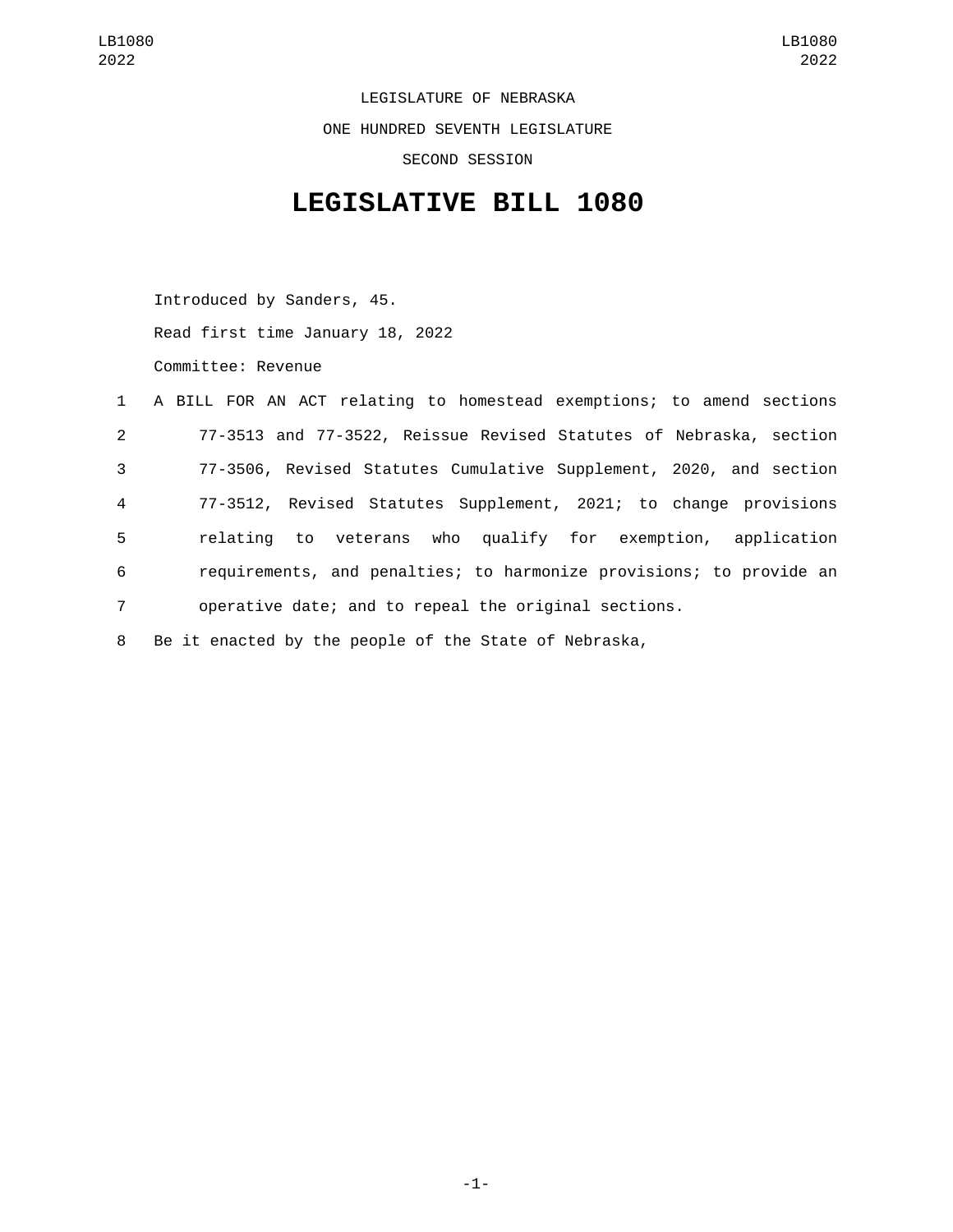Section 1. Section 77-3506, Revised Statutes Cumulative Supplement, 2 2020, is amended to read:

 77-3506 (1) All homesteads in this state shall be assessed for taxation the same as other property, except that there shall be exempt from taxation, on any homestead described in subsection (2) of this 6 section, one hundred percent of the exempt amount.

 (2) The exemption described in subsection (1) of this section shall 8 apply to homesteads of:

 (a) A veteran who was discharged or otherwise separated with a characterization of honorable or general (under honorable conditions), who is drawing compensation from the United States Department of Veterans Affairs because of one hundred percent service-connected permanent disability, and who is not eligible for total exemption under sections 77-3526 to 77-3528;14

15 (b) An <del>, an</del> unremarried surviving spouse of <del>such</del> a veteran described 16 in subdivision (2)(a) of this section  $\tau$  or a surviving spouse of such a veteran who remarries after attaining the age of fifty-seven years;

 (c) A veteran who was discharged or otherwise separated with a characterization of honorable or general (under honorable conditions), who is drawing compensation from the United States Department of Veterans 21 Affairs because of one hundred percent service-connected temporary disability, and who is not eligible for total exemption under sections 77-3526 to 77-3528, an unremarried spouse of such a veteran, or a 24 surviving spouse of such a veteran who remarries after attaining the age 25 of fifty-seven years;

26 (d)  $\left\{\uparrow\right\}$  An unremarried surviving spouse of any veteran, including a veteran other than a veteran described in section 80-401.01, who was discharged or otherwise separated with a characterization of honorable or general (under honorable conditions) and who died because of a service- connected disability or a surviving spouse of such a veteran who remarries after attaining the age of fifty-seven years;

-2-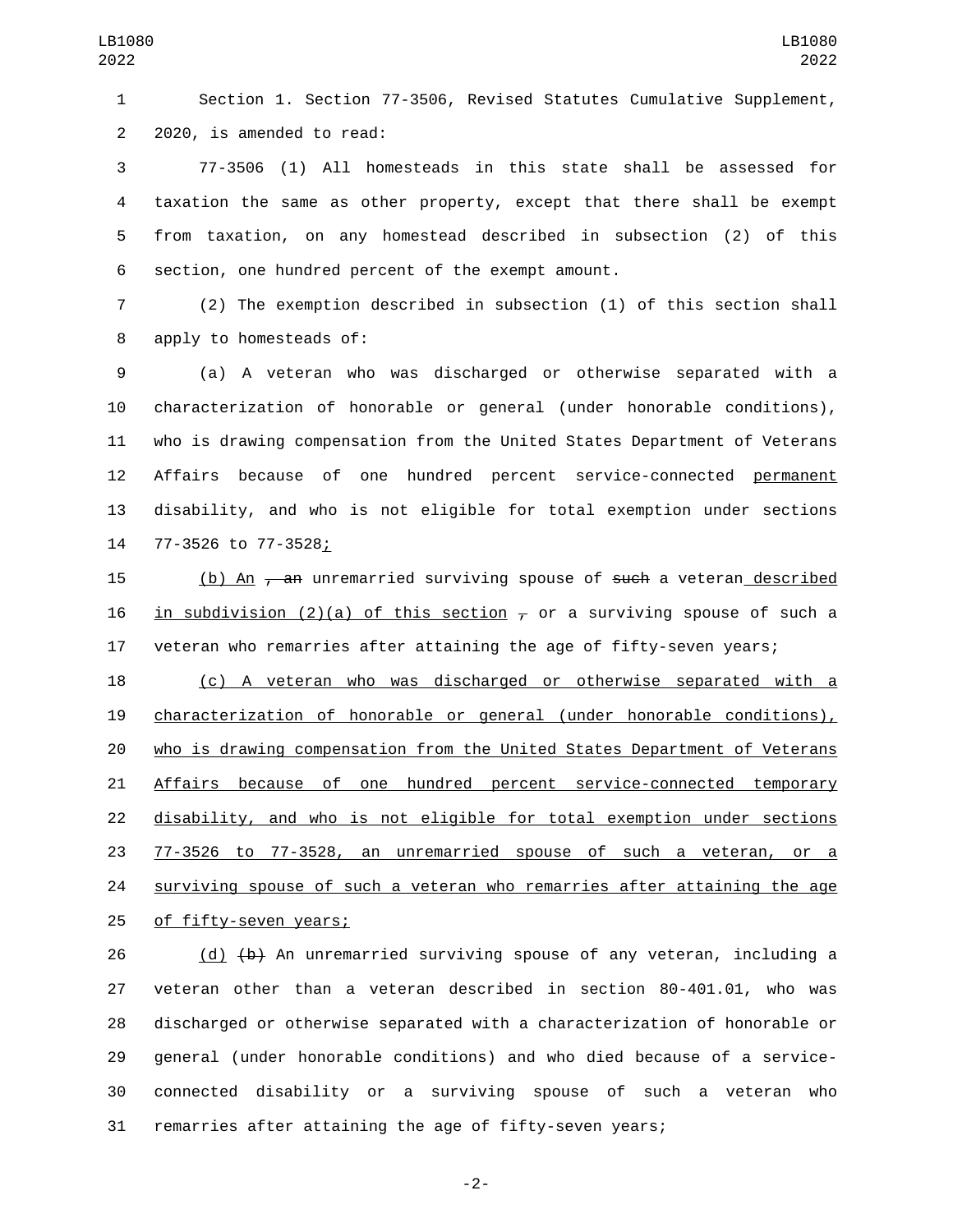(e) (c) An unremarried surviving spouse of a serviceman or servicewoman, including a veteran other than a veteran described in section 80-401.01, whose death while on active duty was service-connected or a surviving spouse of such a serviceman or servicewoman who remarries 5 after attaining the age of fifty-seven years; and

 (f) (d) An unremarried surviving spouse of a serviceman or servicewoman who died while on active duty during the periods described in section 80-401.01 or a surviving spouse of such a serviceman or servicewoman who remarries after attaining the age of fifty-seven years.

 (3) Application for exemption under subdivision (2)(a) of this section shall be required once every five years and shall include 12 certification of the status described in subdivision  $(2)(a)$  set forth in 13 subsection (2) of this section from the United States Department of 14 Veterans Affairs. Application for exemption under subdivision (2)(b), (c), (d), (e), or (f) of this section shall be required annually and shall include certification of the status described in subdivision (2) 17 (b), (c), (d), (e), or (f) of this section from the United States Department of Veterans Affairs, except that such certification of status shall only be required once every five years Such certification shall not be required in succeeding years if no change in status has occurred, except that the county assessor or the Tax Commissioner may request such certification to verify that no change in status has occurred.

 Sec. 2. Section 77-3512, Revised Statutes Supplement, 2021, is 24 amended to read:

 77-3512 It shall be the duty of each owner who wants a homestead exemption under section 77-3506, 77-3507, or 77-3508 to file an application therefor with the county assessor of the county in which the homestead is located after February 1 and on or before June 30 of each 29 year, except that an owner qualifying for a homestead exemption under subdivision (2)(a) of section 77-3506 shall only be required to file an application once every five years. Failure to file an application as

-3-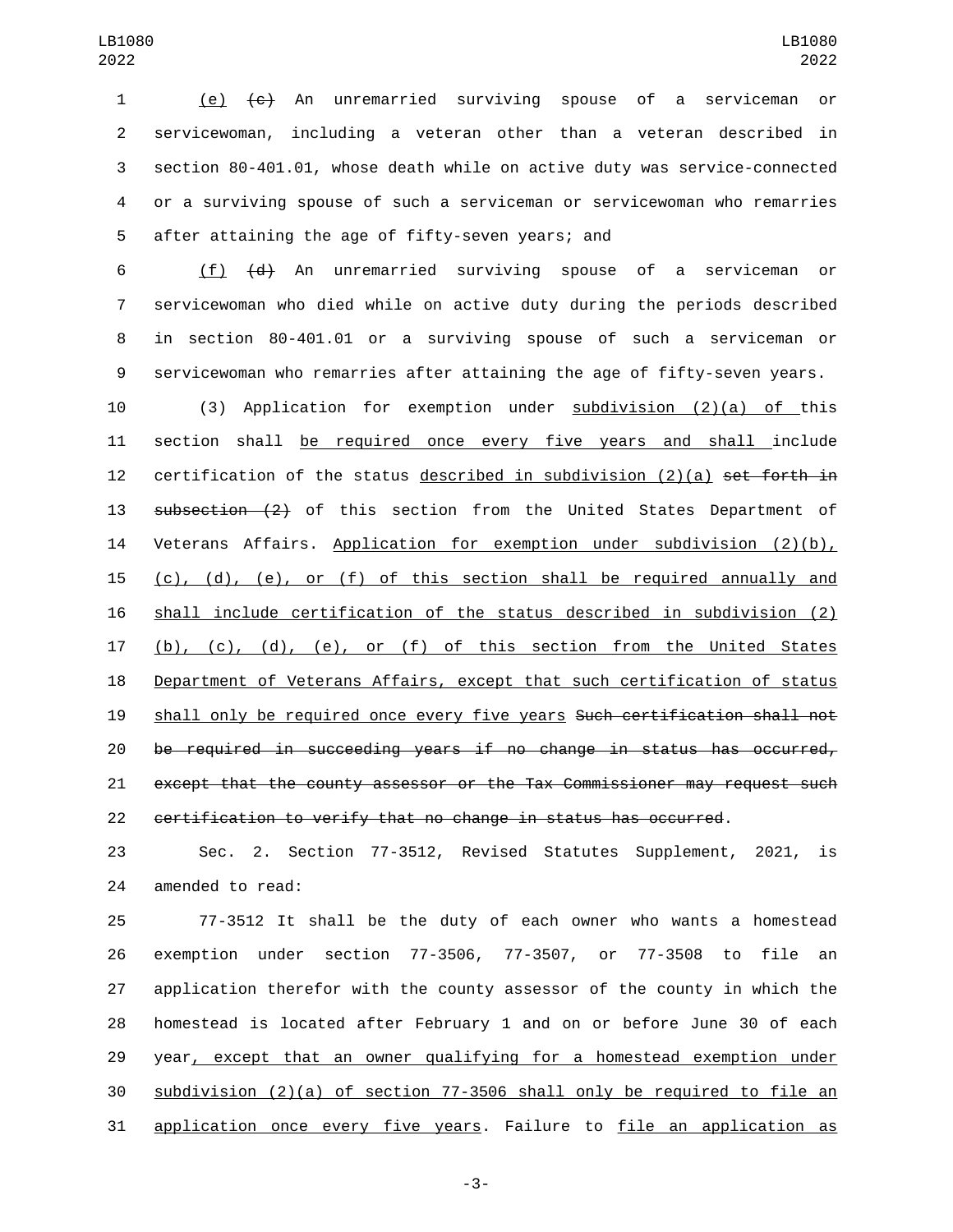1 required in this section  $\theta$  =  $\theta$  shall constitute a waiver of the exemption 2 for the that year in which the failure occurred, except that:

 (1) The county board of the county in which the homestead is located may, by majority vote, extend the deadline for an applicant to on or before July 20. An extension shall not be granted to an applicant who received an extension in the immediately preceding year;

 (2) An owner may file a late application pursuant to section 77-3514.01 if he or she includes documentation of a medical condition which impaired the owner's ability to file the application in a timely 10 manner; and

 (3) An owner may file a late application pursuant to section 77-3514.01 if he or she includes a copy of the death certificate of a spouse who died during the year for which the exemption is requested.

 Sec. 3. Section 77-3513, Reissue Revised Statutes of Nebraska, is 15 amended to read:

 77-3513 The county assessor shall mail a notice on or before April 1 17 of the year in which the application is due to claimants who are the owners of a homestead which was granted an exemption under section 77-3506, 77-3507, or 77-3508 in the preceding year unless the claimant has already filed the application for the current year or the county assessor has reason to believe there has been a change of circumstances so that the claimant no longer qualifies. The notice shall include the claimant's name, the application deadlines for the current year, a list of documents that must be filed with the application, and the county 25 assessor's office address and telephone number.

 Sec. 4. Section 77-3522, Reissue Revised Statutes of Nebraska, is 27 amended to read:

 77-3522 (1) Any person who makes any false or fraudulent claim for exemption or any false statement or false representation of a material fact in support of such claim or any person who knowingly assists another in the preparation of any such false or fraudulent claim or enters into

-4-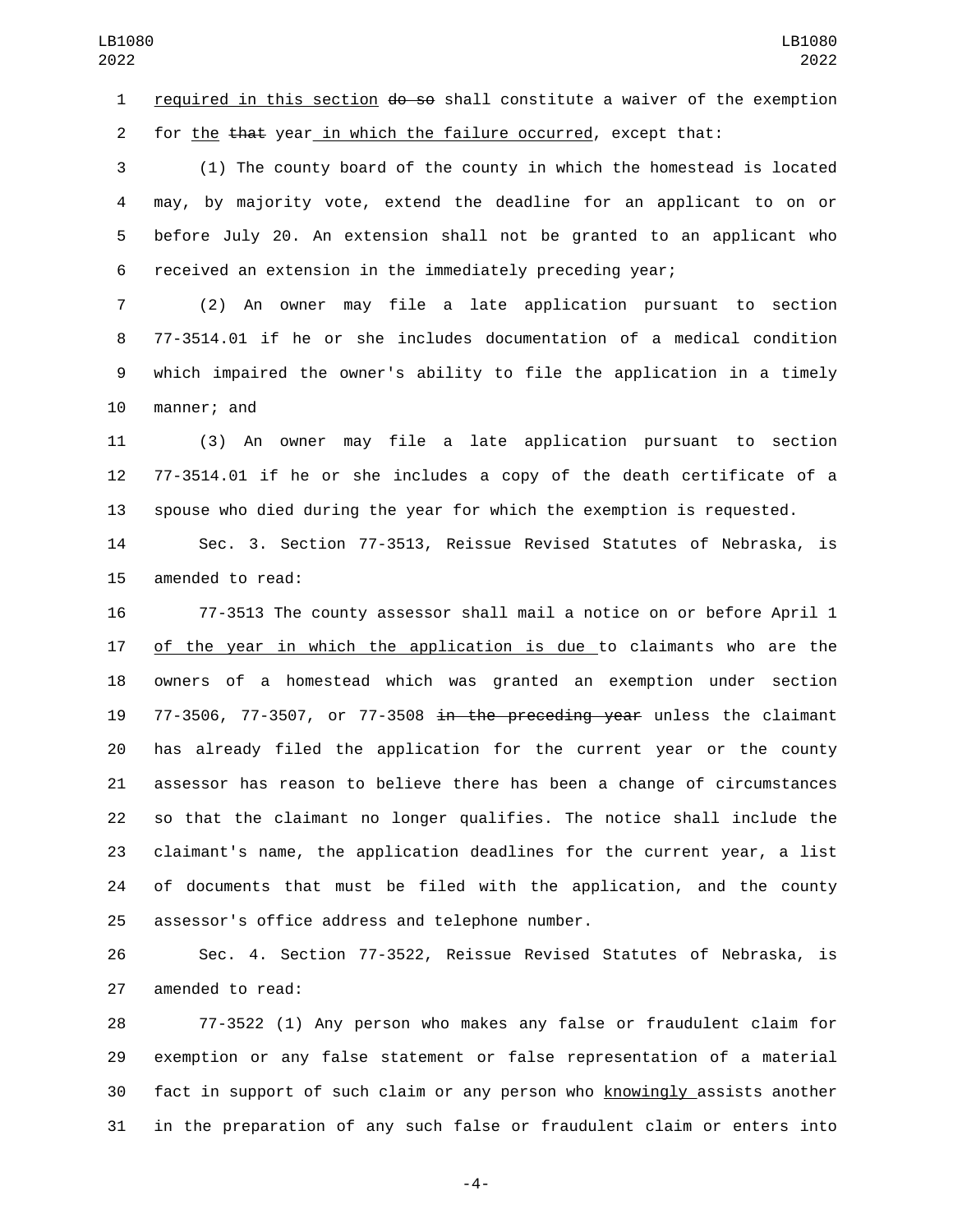any collusion with another by the execution of a fictitious deed or other instrument for the purpose of obtaining unlawful exemption under sections 77-3501 to 77-3529 shall be guilty of a Class II misdemeanor and shall be subject to a forfeiture of any such exemption for a period of two years from the date of conviction. Any person who shall make an oath or affirmation to any false or fraudulent application for homestead exemption knowing the same to be false or fraudulent shall be guilty of a 8 Class I misdemeanor.

 (2) In addition to the penalty provided in subsection (1) of this section, if any person files a claim for exemption as provided in section 77-3506, 77-3507, or 77-3508 which is excessive due to misstatements by the owner filing such claim, the claim may be disallowed in full and, if the claim has been allowed, an amount equal to the amount of taxes lawfully due but not paid by reason of such unlawful and improper allowance of homestead exemption shall be due and shall upon entry of the amount thereof on the books of the county treasurer be a lien on such property until paid and a penalty equal to the amount of taxes lawfully 18 due but claimed for exemption shall be assessed.

 (3) If any person benefits from a claim for exemption as provided in subdivision (2)(a) of section 77-3506 and fails to notify the county assessor of a change in status of the veteran, including a change in rating, a transfer of the property, or the death of the veteran, an amount equal to the amount of taxes lawfully due but not paid by reason 24 of such unlawful and improper acceptance of homestead exemption shall be due and shall upon entry of the amount thereof on the books of the county treasurer be a lien on such property until paid and a penalty equal to the amount of taxes lawfully due but claimed for exemption shall be assessed. Further, a penalty of twenty percent of the tax due on the homestead for each taxing period shall be applied, and interest at the rate specified in section 45-104.01, as such rate may from time to time be adjusted by the Legislature, shall be assessed upon such penalty from